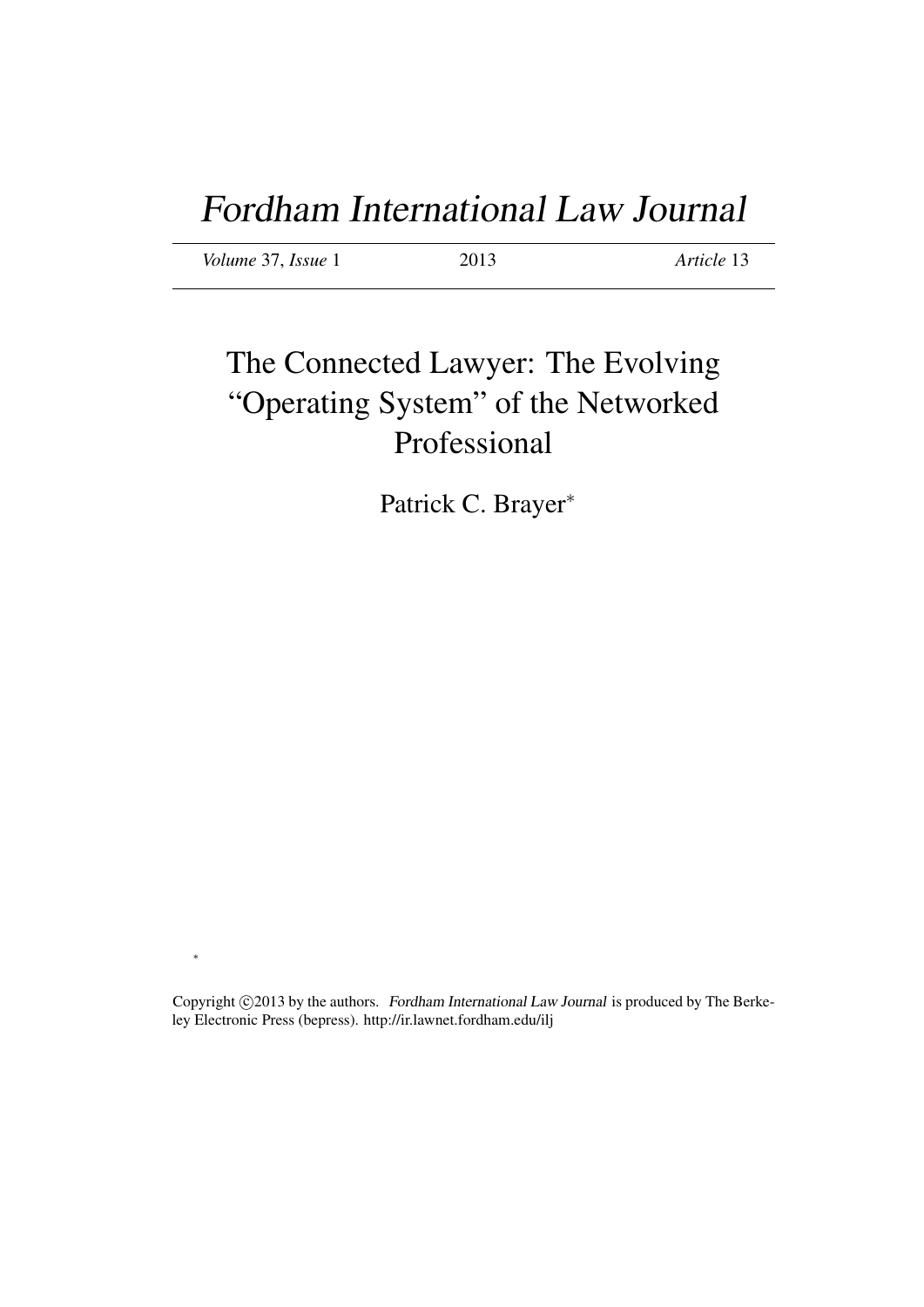# THE CONNECTED LAWYER: THE EVOLVING "OPERATING SYSTEM" OF THE NETWORKED PROFESSIONAL

*Patrick C. Brayer [\\*](#page-1-0)*

| II. "NETWORKED INDIVIDUALISM" AND THE                                                   |  |
|-----------------------------------------------------------------------------------------|--|
|                                                                                         |  |
|                                                                                         |  |
| III. THE COST OF NETWORKED PROFESSIONALISM 92<br>IV. DEPTH, TRUST, AND VALUE IN DIGITAL |  |
|                                                                                         |  |
|                                                                                         |  |
|                                                                                         |  |
|                                                                                         |  |

#### *INTRODUCTION*

To become the absolute best place to work, communication and collaboration will be important, so we need to be working side-by-side. That is why it is critical that we are all present in our offices. Some of the best decisions and insights come from hallway and cafeteria discussions, meeting new people, and impromptu team meetings.

– Jackie Reses, Director of Human Resources Yahoo[1](#page-1-1)

<span id="page-1-0"></span><sup>\*</sup> Patrick Brayer is a St. Louis area regional coordinator of law students and interns for the Missouri State Public Defender System, where he is a twenty-five year veteran of the trial division and the Deputy District Defender of the St. Louis County Trial Office. Special thanks to Katie Ricks, Rachel Berland, Marissa Ulman, and Caroline Ross for their input, suggestions, and insights.

<span id="page-1-1"></span><sup>1.</sup> Kara Swisher, *"Physically Together": Here's the Internal Yahoo No-Work-From-Home Memo for Remote Workers and Maybe More,* All Things D (Feb. 22, 2013, 10:18 PM), http://allthingsd.com/20130222/physically-together-heres-the-internal-yahoo-no-workfrom-home-memo-which-extends-beyond-remote-workers/ (reporting on an excerpt of a supposed internal memorandum from Yahoo Human Resources Director Jackie Reses).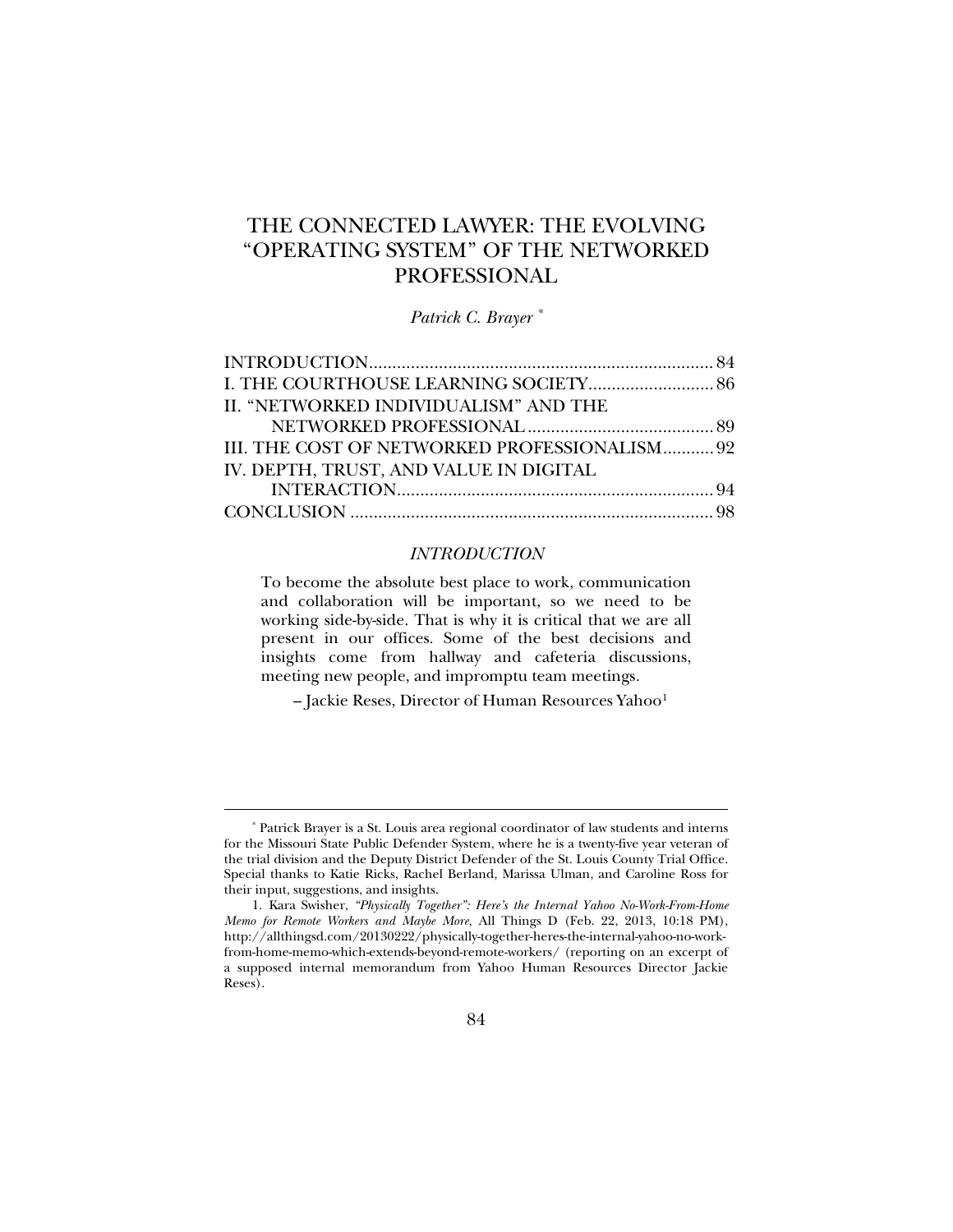In this Essay, I encourage legal educators and practitioners to be aware of the science of emerging "social operating systems" based on the evolution of the Internet, social networks, and mobile devices.[2](#page-2-0) This Essay will compare the latest works of social scientists and observers involved in the study of technological connectedness to frame the debate: whether individuals are becoming less interactive with others, or in contrast, forming a new social order of greater connectedness and empowered interaction—"networked individualism."[3](#page-2-1) If professional interaction is an important component of developing a lawyer's professional judgment and identity,<sup>[4](#page-2-2)</sup> the legal profession must prepare for generations of networked law students and attorneys who demand interaction with a professional system in the same way they experience connection in their social system. I argue that as technology evolves, new professionals will expect more autonomy and control over their interactions. The central thesis of this Essay is that technology allows greater control of an individual's professional interactions, and this control can provide a benefit, but devices of connection can also serve as a barrier to the authentic experiences that provide professional learning and innovation.

In February 2013, Yahoo shocked many in the telecommuting world by requiring employees to be present in the office, ending all work from home and remote work arrangements. [5](#page-2-3) The decision angered many in the company and

<span id="page-2-0"></span><sup>2.</sup> LEE RAINIE & BARRY WELLMAN, NETWORKED: THE NEW SOCIAL OPERATING SYSTEM 6–7, 34 (2012); *see also* Jaquline Olds, *Online Optimism*, 100 AM. SCIENTIST 514, 514, *available at* http://www.americanscientist.org/bookshelf/pub/online-optimism (reviewing RAINIE & WELLMAN, *supra*).

<span id="page-2-1"></span><sup>3</sup>*. See* Olds, *supra* note 2, at 514–515 (discussing the concept of "Networked Individualism" advanced by Rainie and Wellman and critics' concerns about a networked society); *see also* RAINIE & WELLMAN, *supra* note 2, at 6–7, 34, 306 n.20 (contrasting the old social operating system of hierarchical bureaucracies, households, communities, and work groups with the traditional systems of connecting, communicating, and exchanging information).

<span id="page-2-2"></span><sup>4.</sup> Clifford S. Zimmerman, *"Thinking Beyond My Own Interpretation": Reflections on Collaborative and Cooperative Learning Theory in the Law School Curriculum*, 31 ARIZ. ST. L.J. 957, 987 (1999); *see also* Anthony L. Suchman et al., *Toward an Informal Curriculum that Teaches Professionalism: Transforming the Social Environment of a Medical School*, 19 J. GEN. INTERNAL MED. 501, 501-04 (2004).

<span id="page-2-3"></span><sup>5</sup>*. See PBS NewsHour: Will Yahoo! Ban on Employee Telecommuting From Home Ensure Innovation?* (PBS television broadcast Feb. 27, 2013), *available at* http://www.pbs.org/ newshour/bb/business/jan-june13/workfromhome\_02-27.html.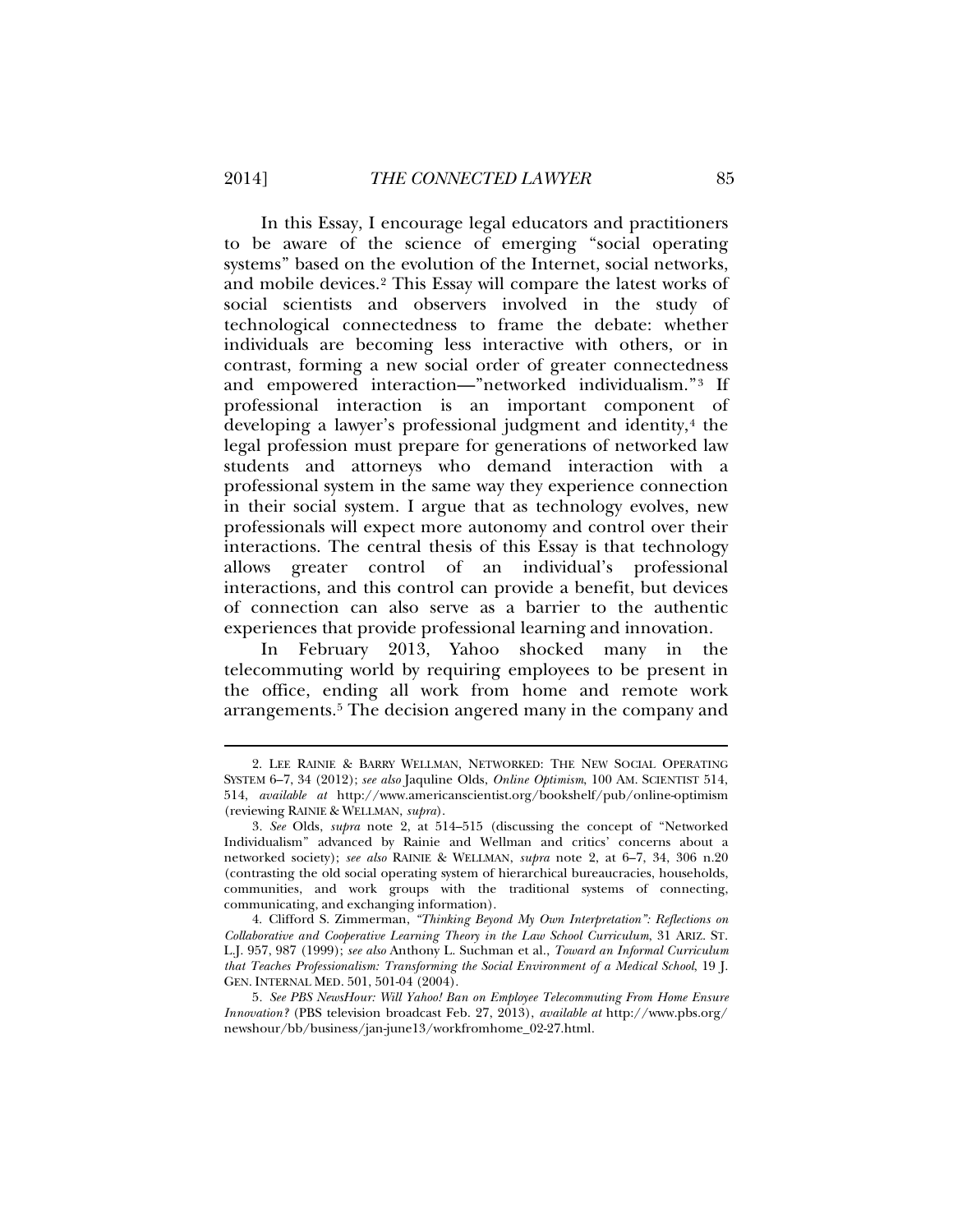sparked national debates concerning women's rights in the workplace, productivity, and the challenges of managing an employee who works remotely.[6](#page-3-0) As moderators talked through these issues, the concept of innovation through interaction became part of the conversation. Yahoo's actions prompted management consultants to preach that innovation does indeed evolve through human face-to-face serendipitous contact.[7](#page-3-1) This Essay is about the legal community's need to engage in its own conversation about innovation through collaboration by discussing how professional judgment and identity evolve through unplanned face-to-face professional interaction. Lawyers must ask: does our increasing use of smartphones, tablets, social media, and the Internet diminish our ability to grow professionally?

#### I. *THE COURTHOUSE LEARNING SOCIETY*

While researching another article, I came across an enlightening 1970 quote by Robert Maynard Hutchins, former dean of Yale Law School.[8](#page-3-2) The quote did not contribute to my project at the time, but his words stayed with me, especially as I observed my clinic law students assist me to meet my daily court obligations: negotiations, settlement conferences, hearings, and trials. At every moment, a smartphone was in hand or easily accessible. As the students efficiently performed their duties in open court, in the halls of the courthouse, or in judges' chambers, a hand-held device was a ubiquitous constant companion.

Hutchins argued that a new model of education was necessary to meet the rapidity of change brought about by a mechanized modern society. [9](#page-3-3) He noted that for the ancient

<span id="page-3-0"></span><sup>6</sup>*. See* Michael Martin, *Yahoo: A Telecommunication Breakdown?*, NPR (Mar. 4, 2013), http://www.npr.org/player/v2/mediaPlayer.html?action=1&t=1&islist=false&id=17342 8362&m=173428355.

<sup>7</sup>*. See PBS NewsHour*, *supra* note 5.

<span id="page-3-3"></span><span id="page-3-2"></span><span id="page-3-1"></span><sup>8.</sup> ROBERT M. HUTCHINS, THE LEARNING SOCIETY (1968). Hutchins also served as both President and Chancellor of the University of Chicago and was an innovator in the area of undergraduate education. *See The Presidents of the University of Chicago: A Centennial View, Robert Maynard Hutchins*, U. CHI. CENTENNIAL EXHIBITION CATALOGUES, http://www.lib.uchicago.edu/e/spcl/centcat/pres/presch05\_01.html (last visited Dec. 20, 2013).

<sup>9.</sup> HUTCHINS, *supra* note 8, at 134–35.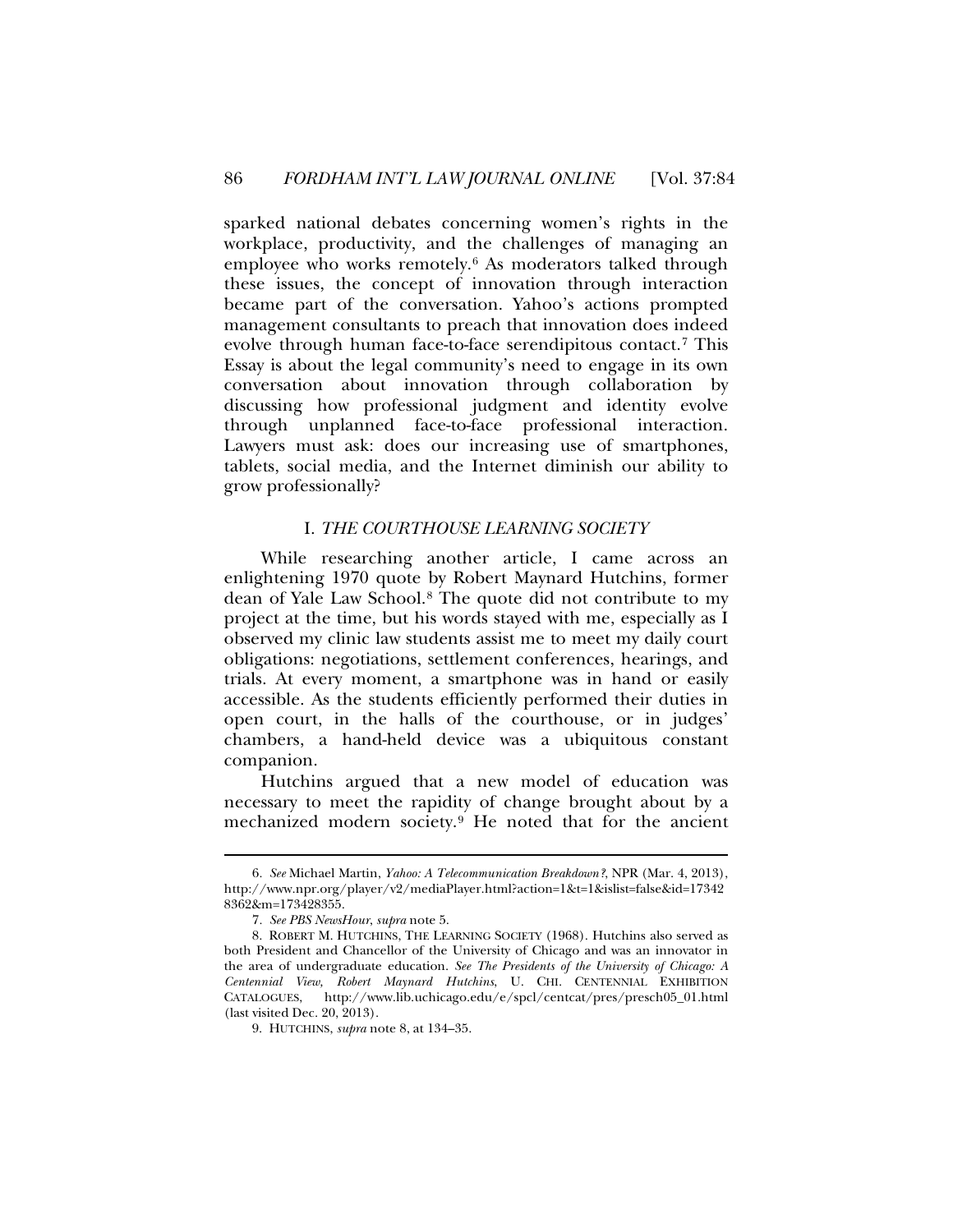Athenians, "education was not a segregated activity, conducted for certain hours, in certain places, at a certain time of life."[10](#page-4-0) Rather, he argued, it was the culture of the city that educated the individual.[11](#page-4-1) Individuals learned by participating in a continuous education provided by the "learning society" that was Athens[.12](#page-4-2) I reflected on how many of my former students had learned about professional judgment in class but had developed a professional identity by interacting with a similar city of learning—the courthouse and its culture.

As I observed my students, phones in hand, I made two preliminary observations informed from my study of Hutchins words. First, my students were incredibly efficient and organized. Their use of technology allowed them to assist me at a very high logistical level. When I chided one student about how she was on her phone instead of helping me search for a piece of information in the court's paper file, she smartly reminded me, with a big smile, that the same information could be obtained online, and she presented me with what I needed on her iPhone.

My first observation brought me back to Hutchins' pre-Internet view of the mechanized society. He compared modern machines to the slaves belonging to the privileged citizenry of early Athens.[13](#page-4-3) Evolving machinery will provide the modern individual with the time and freedom to learn from the culture of a new emerging "learning society."[14](#page-4-4) In the same way a few Athenians had the freedom (from manual work) to explore and learn from the city, my students had saved considerable time and avoided unnecessary effort by obtaining online information, coordinating our movements and actions around and in the courthouse by text, and creating a real time scheduling mechanism that linked seamlessly with the court's docket schedule. Over the years, thanks to technology, my students and I have become more efficient advocates with more time to devote to serving clients' needs.

<span id="page-4-0"></span>10*. Id.*

<sup>11</sup>*. Id.*

<span id="page-4-2"></span><span id="page-4-1"></span><sup>12</sup>*. Id.*

<span id="page-4-4"></span><span id="page-4-3"></span><sup>13</sup>*. Id.* 14*. Id.*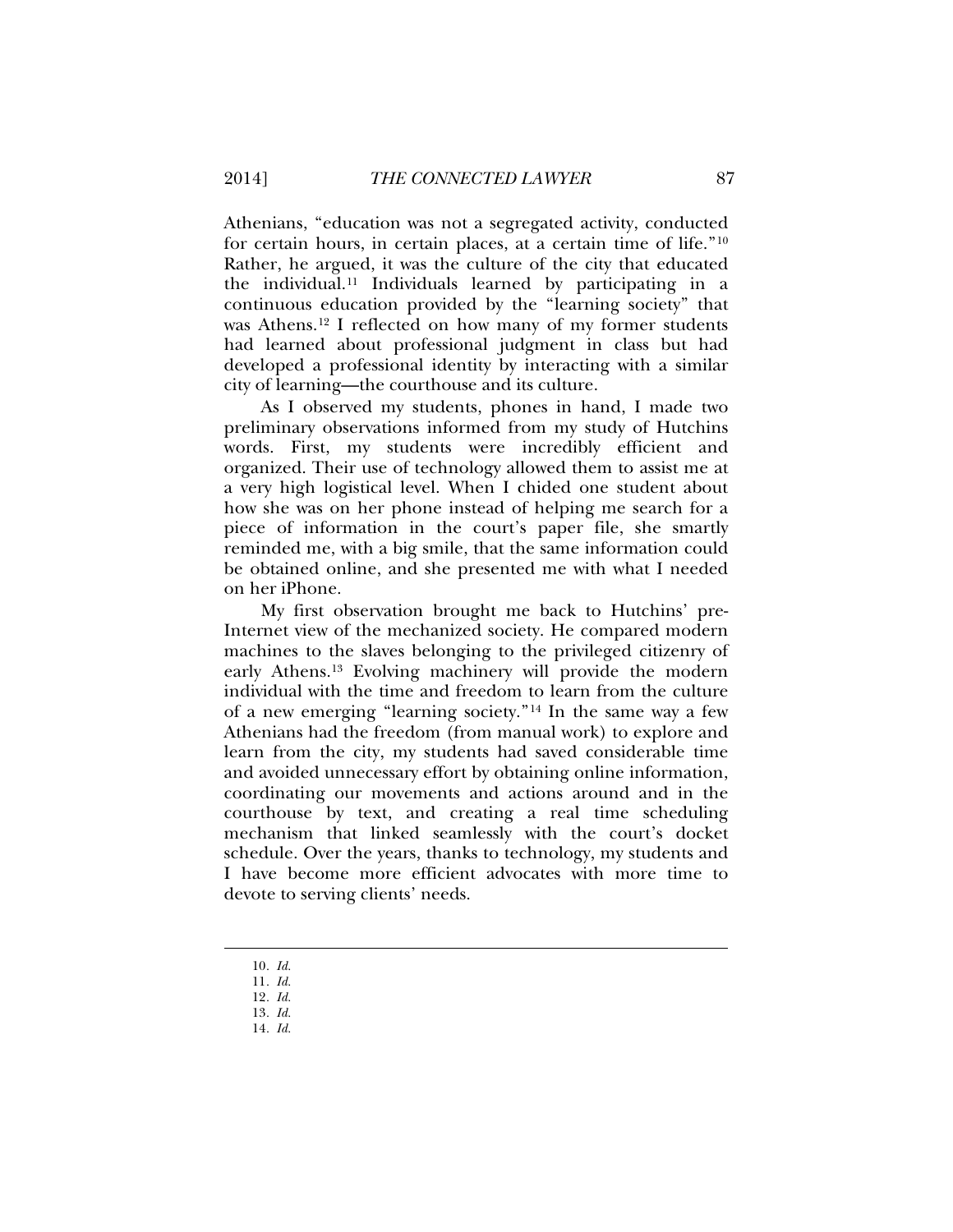My second observation has to do with those moments in the professional environment of the courthouse when nothing of significance to our team or our clients was occurring, when we had to sit in one place and wait for a judge to become available, for a client to be transported, or for opposing counsel to arrive. Lawyers affectionately label these periods of time "hurry-up and wait."[15](#page-5-0) When we had done all we could do up to that point, I would look around at my team and observe them on their phones, sometimes working my schedule for the next day, but mostly scanning texts and e-mails from friends, checking in on Facebook updates, or playing games. My team was not unique in this respect. For years I had noticed this phenomenon with lawyers from all disciplines and all experience levels, and I particularly observed this trend with newer attorneys and students.

This observation brought me back again to the words of Hutchins and his comparison of a modern learning society to the city of learning that was Athens. My students were so efficient that at times their smartphones served as barriers to their observing and interacting with the courthouse "learning society." [16](#page-5-1) While we were waiting for the judge to take the bench, the students immersed in their smartphones, yet many interesting learning moments took place around them unnoticed: attorneys in animated conversations with clients, prosecutors engaged in negotiations, and court clerks desperately attempting to coordinate files and paperwork while discussing the organizational problems of the courts. The culture of the courthouse was alive and open for observation, interaction, education, and learning. On many occasions my students missed an opportunity to grow from their professional environment by removing themselves from their devices of connection and allowing themselves to grow bored. It was during those moments of boredom that past generations had participated in the culture of the "city" and learned the skills of their new profession.

 $\overline{\phantom{a}}$ 

<span id="page-5-1"></span><span id="page-5-0"></span><sup>15.</sup> For a definition, see, for example, *Hurry Up and Wait*, URBANDICTIONARY.COM, http://www.urbandictionary.com/define.php?term=hurry%20up%20and%20wait (last visited Dec. 20, 2013).

<sup>16.</sup> HUTCHINS, *supra* note 8, at 134–35 (discussing the term "learning society").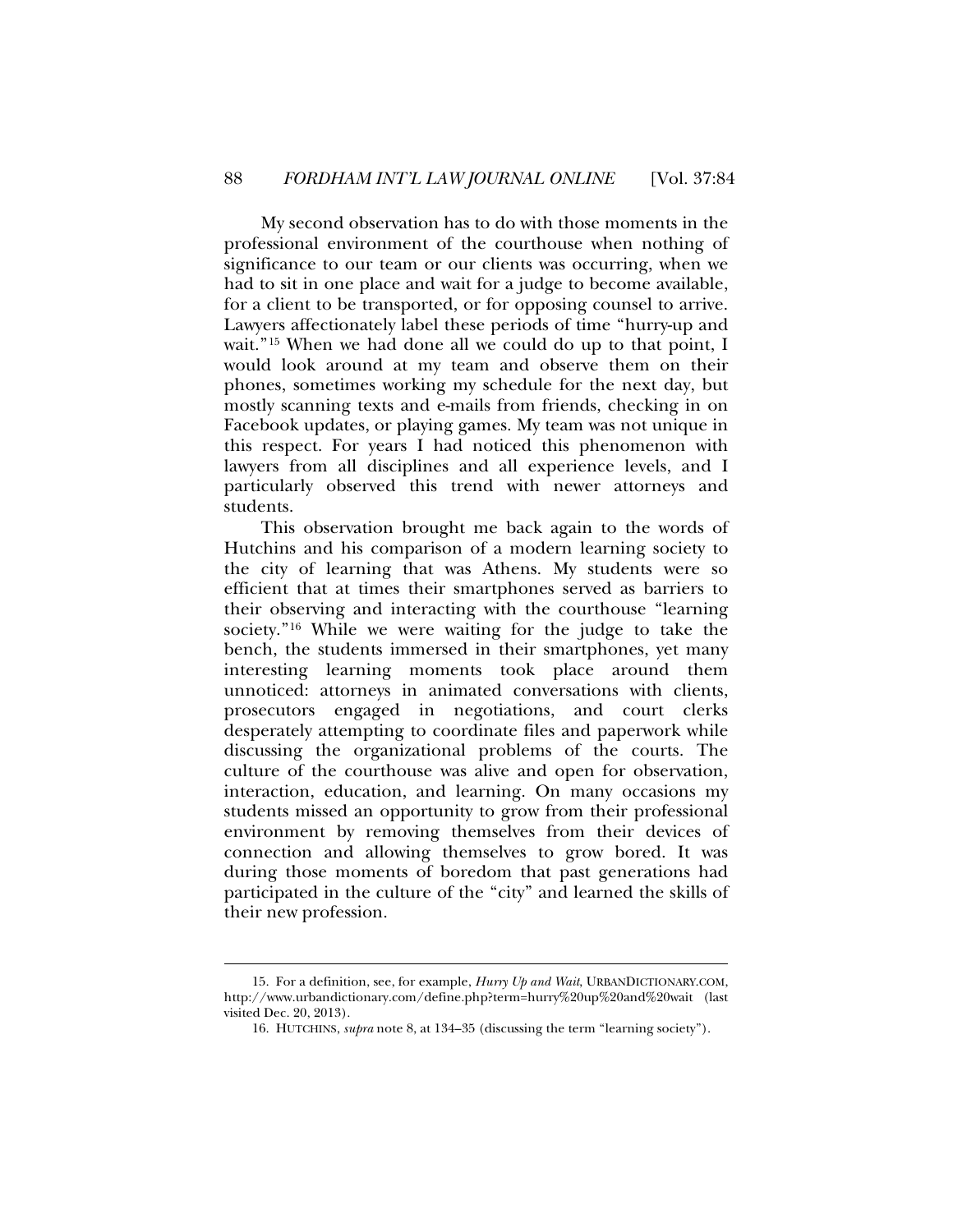## II. *"NETWORKED INDIVIDUALISM" AND THE NETWORKED PROFESSIONAL*

In 2012, Lee Rainie and Berry Wellman, Directors of the Pew Research Center's Internet & American Life Project and of NetLab at the University of Toronto, respectively, advanced the concept of "networked individualism," where people are autonomous as they interact with many diverse individuals at the same time.[17](#page-6-0) Because of the "triple revolution," which describes advances in mobile technology, the Internet, and social networking, we are experiencing a new social operating system that allows individuals to instantaneously connect to a diverse set of individuals and access information from any location.[18](#page-6-1)

For Rainie and Wellman, networked individualism provides a technological path towards personal empowerment as users connect with distant and close friends in addition to acquaintances and strangers, all providing a community of real individuals who share information, provide assistance, and offer social opportunities[.19](#page-6-2) An individual's networked community tends to be larger than a similar non-technologically connected group, it can be maintained at a fraction of the cost, and its maintenance requires less effort and time.[20](#page-6-3) Technology allows diverse individual voices to be heard at all levels of society, as platforms of expression are freed from control and sanction.[21](#page-6-4) Community, religious, and work relationships have become less hierarchical as individuals and organizations create technologyassisted interactions free from bureaucracy and a traditional chain of command.[22](#page-6-5) People are connected to others like never before and, they argue, "not hooked on gadgets."[23](#page-6-6)

<span id="page-6-3"></span><span id="page-6-2"></span><span id="page-6-1"></span><span id="page-6-0"></span><sup>17</sup>*. See* RAINIE & WELLMAN, *supra* note 2, at 6–7. As stated on the dust cover, "Lee Rainie is Director of the Pew Research Center's Internet & American Life Project and former managing editor of *U.S. News and World Report*. Barry Wellman is the S.D. Clark Professor of Sociology at the University of Toronto, where he directs NetLab." *See also* Olds, *supra* note 2, at 514–15.

<sup>18</sup>*. See* RAINIE & WELLMAN, *supra* note 2, at 11–12.

<sup>19</sup>*. See id.* at 13.

<span id="page-6-4"></span><sup>20</sup>*. See id.*; *see also* Olds, *supra* note 2, at 514.

<sup>21</sup>*. See* RAINIE & WELLMAN, *supra* note 2, at 14, 207–08.

<sup>22</sup>*. See id.* at 34.

<span id="page-6-6"></span><span id="page-6-5"></span><sup>23</sup>*. See id*. at 6.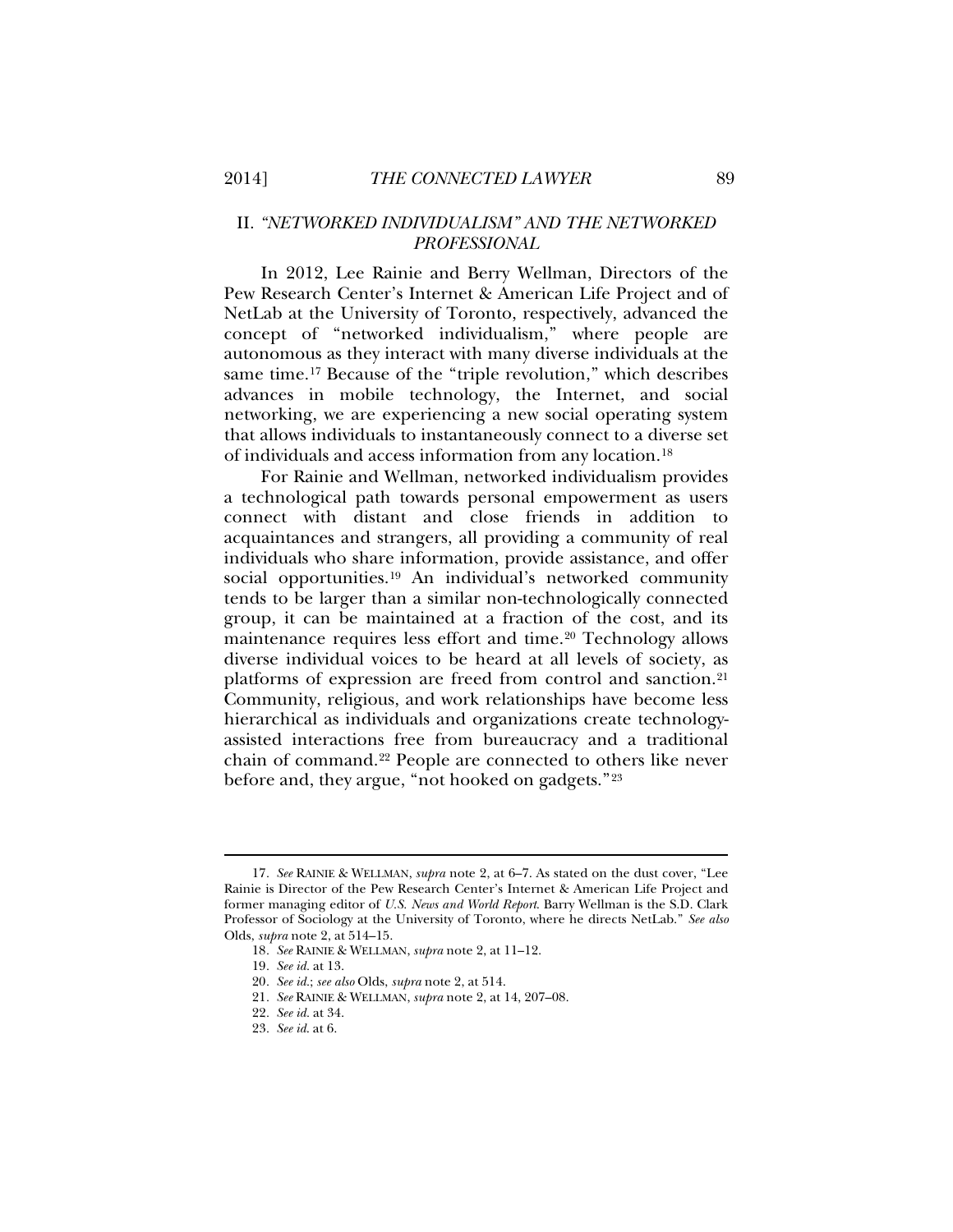For the practicing attorney, a similar "networked individualism["24](#page-7-0) evolves to a necessary networked professionalism, providing essential law-related information, function, and interaction.[25](#page-7-1) The modern lawyer is connected with information when she utilizes her WestlawNext application in the middle of an evidentiary hearing to answer a legal question by the judge.[26](#page-7-2) Walking the halls of the courthouse, she reviews a client's complete court file on her phone by way of a state's case search connection and then e-files a pleading in a courthouse hundreds of miles away.[27](#page-7-3) She sends a text to opposing council informing him she is running late for a scheduled pre-trial conference. She runs her bar number through CaseNet to confirm she is not required to make an appearance in any other court.[28](#page-7-4) As she waits for the judge to see her, she returns several client emails and checks the input of a nationally respected legal scholar on a list serve that she follows closely.[29](#page-7-5) When her wait grows a little longer, she is able to learn

<sup>24</sup>*. See id*.

<span id="page-7-1"></span><span id="page-7-0"></span><sup>25.</sup> In this context, networked professionalism describes a professional operating system that is similar to the social operating system of "networked individualism," representing how legal professionals "connect, communicate, and exchange information." *Id.* at 7. *See generally* PRODUCTIVITY IN THE LEGAL PROFESSION: THE IMPACT OF MOBILE TECHNOLOGY, ALM LEGAL INTELLIGENCE (NOV. 2011) (providing the results and analysis of an online survey of lawyers inquiring about their use of mobile devices for work).

<span id="page-7-2"></span><sup>26</sup>*. See* Ronald E. Wheeler, *Does WestlawNext Really Change Everything: The Implications of WestlawNext on Legal Research*, 103 LAW LIBR. J. 359, 360 (2011); Cynthia K. Heerboth, *Technology and Its Effects on the Judicial Process: From Judges to Litigators to Jurors*, PRECEDENT, Winter 2013, at 6 (describing how lawyers, judges and jurors are utilizing iPad applications and technology in general to connect with information and present evidence).

<span id="page-7-3"></span><sup>27.</sup> For examples of electronic or automated web based search services for state courts, open to the public or providing e-services to attorneys, see WISCONSIN COURT SYSTEM, http://www.wicourts.gov/casesearch.htm (last visited Dec. 20, 2013); STATE OF CONNECTICUT JUDICIAL BRANCH, https://eservices.jud.ct.gov/login.aspx (last visited Dec. 20, 2013); MICHIGAN COURTS, http://www.courts.michigan.gov/opinions\_orders/ case\_search/pages/default.aspx (last visited Dec. 20, 2013). For a link to many state court web sites, see ILLINOIS COURTS, http://www.state.il.us/court/General/map/ USweb.asp (last visited Dec. 20, 2013).

<span id="page-7-4"></span><sup>28</sup>*. See, e.g.*, YOUR MISSOURI COURTS, https://www.courts.mo.gov/casenet/base/ welcome.do (last visited Dec. 20, 2013) ("Case.net is your access to the Missouri state courts automated case management system. From here you are able to inquire about case records including docket entries, parties, judgments and charges in public court.").

<span id="page-7-5"></span><sup>29.</sup> For a list of discussion groups that are relevant to legal professionals, see WASHBURN UNIVERSITY SCHOOL OF LAW: WASHLAW, LEGAL RESEARCH ON THE WEB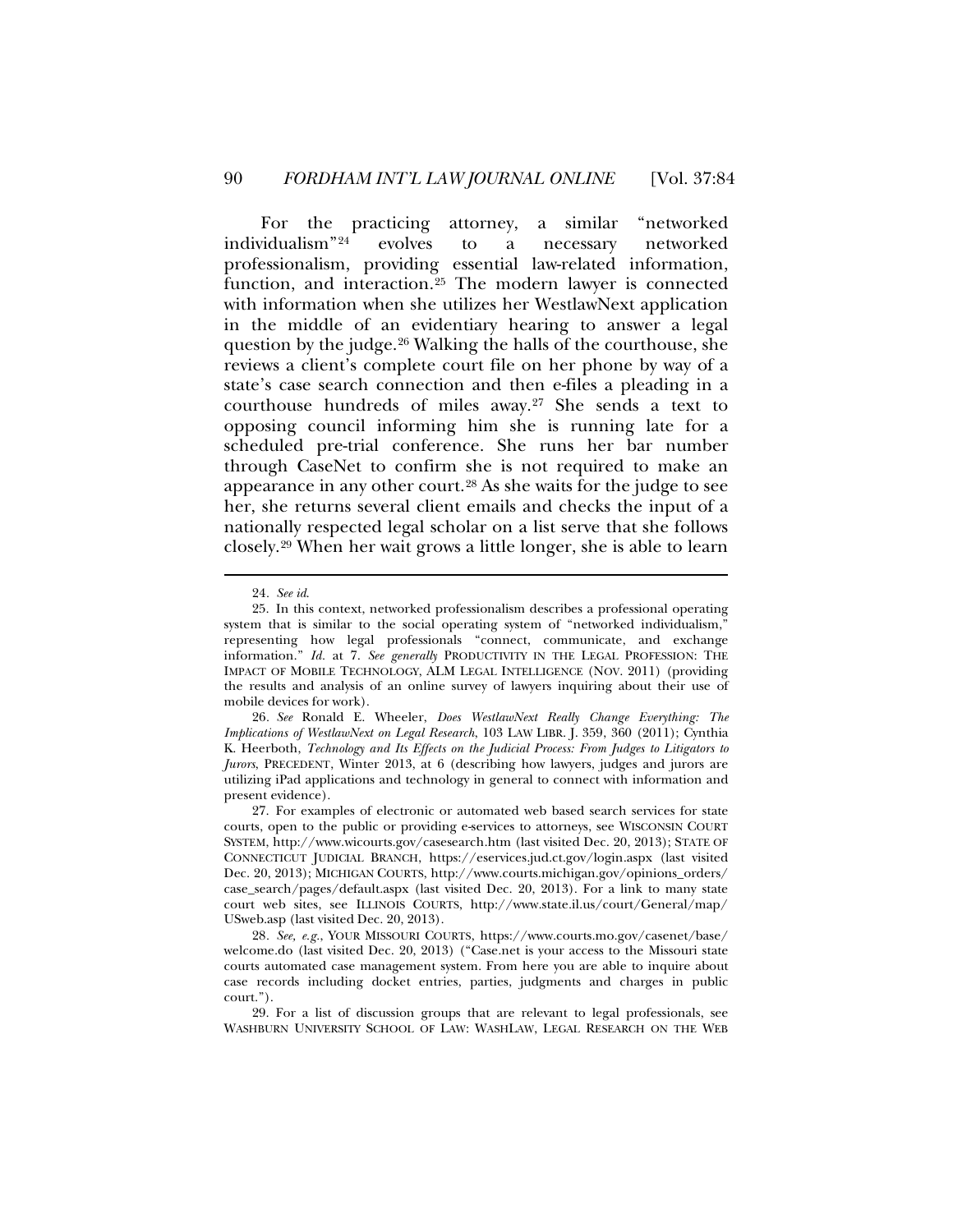on Facebook that her assistant has started jogging and that her boss invited her to a reception.

The above examples represent the networked professionalism of the modern practicing attorney. Similar to her personal life, the individual professional is connected to a network of human resources that can provide assistance and aid quickly for a fraction of the cost.<sup>[30](#page-8-0)</sup> The connected attorney can reach out to superiors, colleagues, acquaintances, clients, and strangers located anywhere in the world for advice and aid in times of ethical uncertainty and professional need. Vast stores of both legal and non-legal information are available at any time from any location and are delivered to the palm of a lawyer's hand.<sup>[31](#page-8-1)</sup> For the connected lawyer, the courthouse is never closed, and most questions that previously required a trip to inspect a judge's file can now be answered at any time from any place.[32](#page-8-2) The modern attorney is never disconnected from her office and can coordinate the actions of her working team by way of text, email, photos, videos, and scans—even when she is in the middle of a trial or hearing.

Networked professionalism has given attorneys a greater platform for expression, allowing them to speak to the world about the plight of an individual client or an injustice that has assailed a people. [33](#page-8-3) She is able to connect to professional organizations and groups of individuals who share professional goals and agendas.[34](#page-8-4) Like no other time in history, the connected professional is able to recruit, assemble, and maintain a support group of other lawyers and colleagues of her choosing, providing her with a personal and professional network, contributing to her advancement, and survival. In short, the modern lawyer is an empowered professional who is

<sup>(</sup>WASHBURN DISCUSSION GROUPS), http://www.washlaw.edu/listservs/ (last visited Dec. 20, 2013).

<sup>30</sup>*. See* RAINIE & WELLMAN, *supra* note 2, at 13; Olds, *supra* note 2, at 514.

<span id="page-8-1"></span><span id="page-8-0"></span><sup>31</sup>*. See* Wheeler, *supra* note 26, at 359–60. For a relevant synopsis of the "American Bar Association's 2012 Legal Tech Survey," see Nicole Black*, Legal Loop: 2012: The Year of the Mobile Lawyer?,* DAILY REC. (Dec. 21, 2012, 6:50 PM), http://nydailyrecord.com/blog/2012/12/21/legal-loop-2012-the-year-of-the-mobilelawyer/.

<sup>32</sup>*. See, e.g.*, YOUR MISSOURI COURTS, *supra* note 28.

<sup>33</sup>*. See* RAINIE & WELLMAN, *supra* note 2, at 207–10.

<span id="page-8-4"></span><span id="page-8-3"></span><span id="page-8-2"></span><sup>34</sup>*. See, e.g.*, *Death Penalty Information Center*, FACEBOOK, https:// www.facebook.com/deathpenaltyinfo?v=wall (last visited Dec. 20, 2013).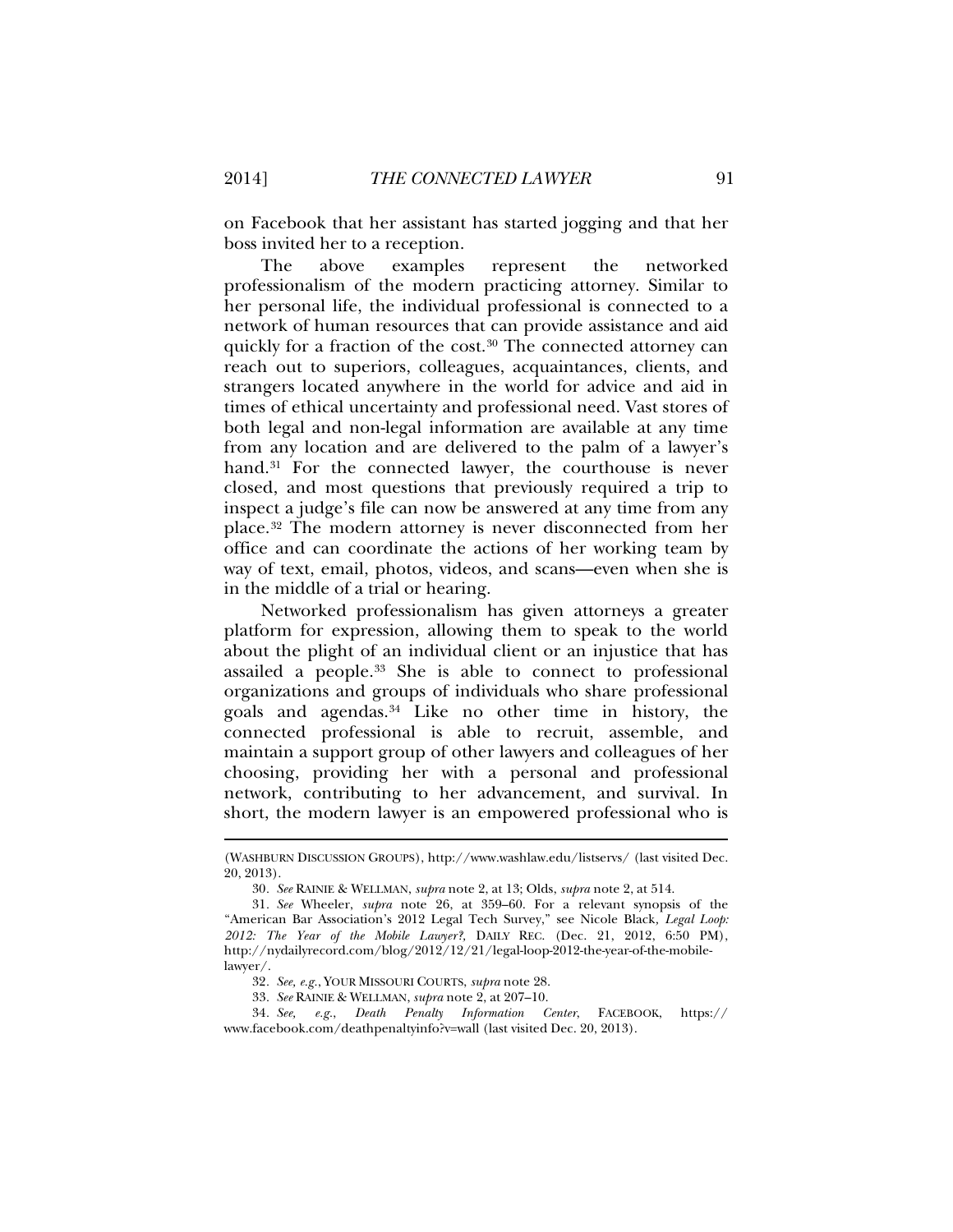autonomous in her interactions with the world in large part because of the device she possesses in the palm of her hand.

But does this new professional operating system always benefit the professional development of the individual? In the next section, I address some of the concerns expressed by social critics, behavioral scientists, and legal educators.

#### III. *THE COST OF NETWORKED PROFESSIONALISM*

In 2009, English Professor Mark Bauerlein advanced the concern of many social critics and traditional intellectuals, observing how our new digital environment is diminishing an individual's ability to interact in-person.[35](#page-9-0) Because digital communications are based on the written word, younger members of society are becoming less proficient in reading nonverbal cues from others.[36](#page-9-1) Bauerlein contrasts the ability to read the written word with the diminishing skill of a twentysomething to interpret the posture, gestures, mannerisms, expressions, and movements of others.<sup>[37](#page-9-2)</sup> A silent language is communicated in an unspoken and often unconscious manner, conveying the feelings of the interacting parties in ways that the written word is unable to capture.<sup>[38](#page-9-3)</sup> This evolving non-digital (body language) illiteracy contributes to younger generations becoming more self-absorbed and uncommunicative, distracted as they wait for the next text, tweet, or Facebook notification, and unaware of their own non-verbal communication to the people around them.[39](#page-9-4) As I thought about Bauerlein's assessment, it struck me that individuals and potentially lawyers from the same culture who speak the same language and occupy the same space are utilizing two very different ways of communicating, connecting, and exchanging information (social operating systems).[40](#page-9-5) For many, networked individualism

 $\overline{\phantom{a}}$ 

<span id="page-9-3"></span><span id="page-9-2"></span><span id="page-9-1"></span><span id="page-9-0"></span><sup>35.</sup> Mark Bauerlein, *Why Gen-Y Johnny Can't Read Nonverbal Cues*, WALL ST. J., Aug. 12, 2009, http://online.wsj.com/article/SB100014240529702038632045743484934 83201758.html. Mark Bauerlein is also the author of the 2007 book *The Dumbest Generation: How the Digital Age Stupefies Young Americans and Jeopardizes Our Future (or, Don't Trust Anyone under 30*.

<sup>36</sup>*. See* Bauerlein, *supra* note 35.

<sup>37</sup>*. Id*.

<sup>38</sup>*. Id*.

<span id="page-9-5"></span><span id="page-9-4"></span><sup>39</sup>*. Id*.

<sup>40</sup>*. See* RAINIE & WELLMAN, *supra* note 2, at 7.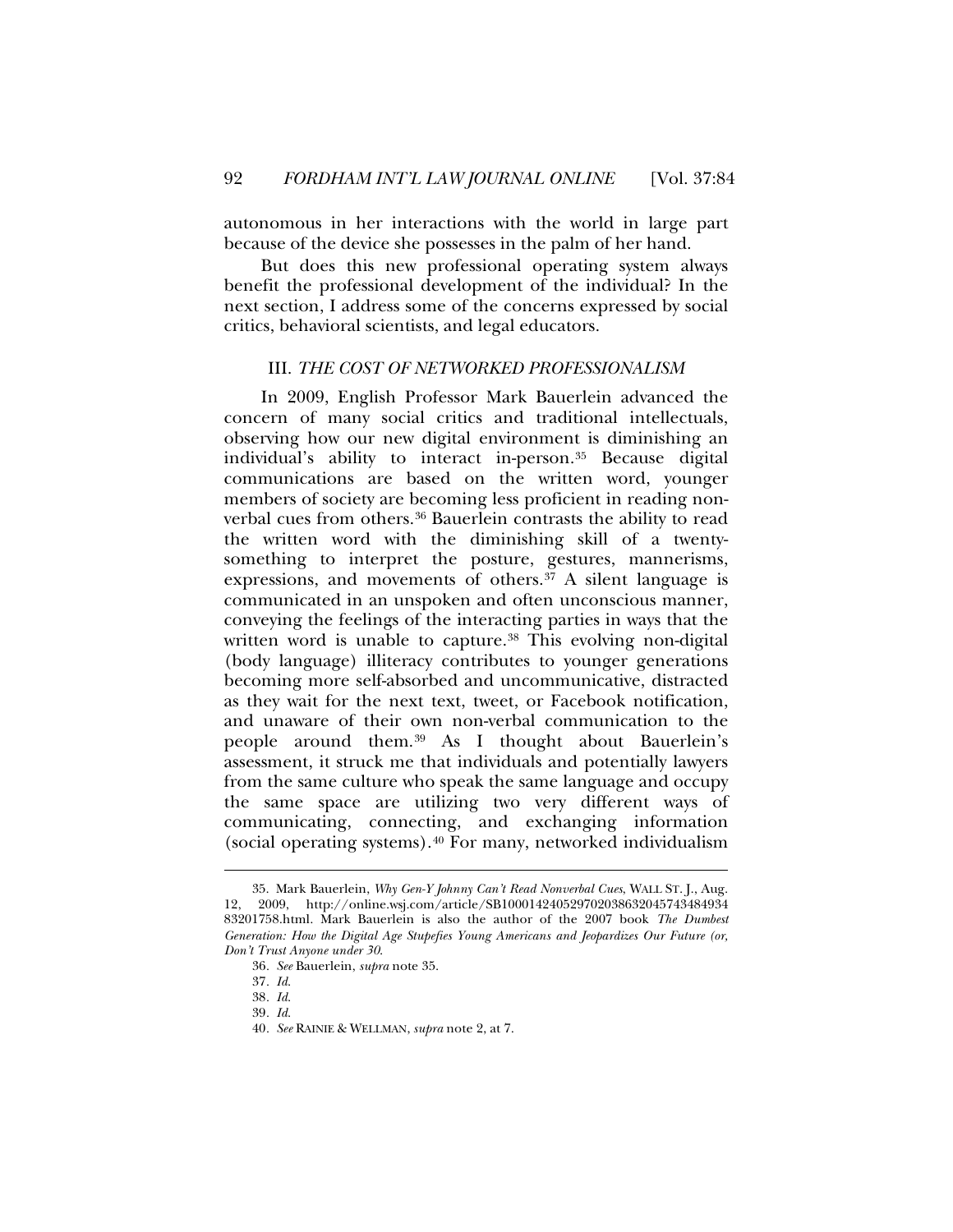advances a culture that promotes autonomy at the cost of "compromise for the convenience of others."[41](#page-10-0) As the number and diversity of digital voices increase, a sense of community is lost as commonalities of interests and passions become harder to find.[42](#page-10-1) Identity becomes shaped less by the give-and-take of interaction and more by a firm declaration to the rest of the world. Being fully in control of our interactions has prevented us from being open to the unpredictability of human association.<sup>[43](#page-10-2)</sup> We may not be hooked on gadgets, $44$  but we are hooked on filtering the people with whom we want to associate and how we function within those interactions, proclaiming our ideas to the world unfiltered, and then deciding whether we want to receive a reaction or response.[45](#page-10-4) In the non-digital world, such autonomy does not exist. Since legal work is the profession of human interaction, the question arises: how does networked professionalism effect the advancement of all who practice, teach, and study law?

Legal scholarship has acknowledged the same concerns expressed by social critiques asserting that many law professors are concerned about the ability of law students to concentrate on class discussion. [46](#page-10-5) Because of their frequent use of technology in the classroom, students are distracted to the point of cognitive impairment, unable to engage in the intellectual demands of a class or clinical practice.<sup>[47](#page-10-6)</sup> When students check email or play games in the middle of a discussion conducted for their benefit, do they lose the necessary mental connection required to analyze complex legal issues? For some legal educators, a networked student is a distracted student, lacking the cognitive fitness necessary to accomplish the difficult job of legal reasoning.[48](#page-10-7)

<sup>41.</sup> Olds, *supra* note 2.

<sup>42</sup>*. Id*.

<sup>43</sup>*. Id*.

<span id="page-10-3"></span><span id="page-10-2"></span><span id="page-10-1"></span><span id="page-10-0"></span><sup>44</sup>*. Compare* RAINIE & WELLMAN, *supra* note 2, at 6, *with* Olds, *supra* note 2, at 515; *see also* SHERRY TURKLE, ALONE TOGETHER: WHY WE EXPECT MORE FROM TECHNOLOGY AND LESS FROM EACH OTHER 295 (2011).

<sup>45</sup>*. See* Olds, *supra* note 2, at 515.

<span id="page-10-7"></span><span id="page-10-6"></span><span id="page-10-5"></span><span id="page-10-4"></span><sup>46</sup>*. See* M. H. Sam Jacobson, *Paying Attention or Fatally Distracted? Concentration, Memory and Multi-Tasking in a Multi-Media World*, 16 LEGAL WRITING, 419, 419–420 (2010).

<sup>47</sup>*. Id*.

<sup>48</sup>*. Id*.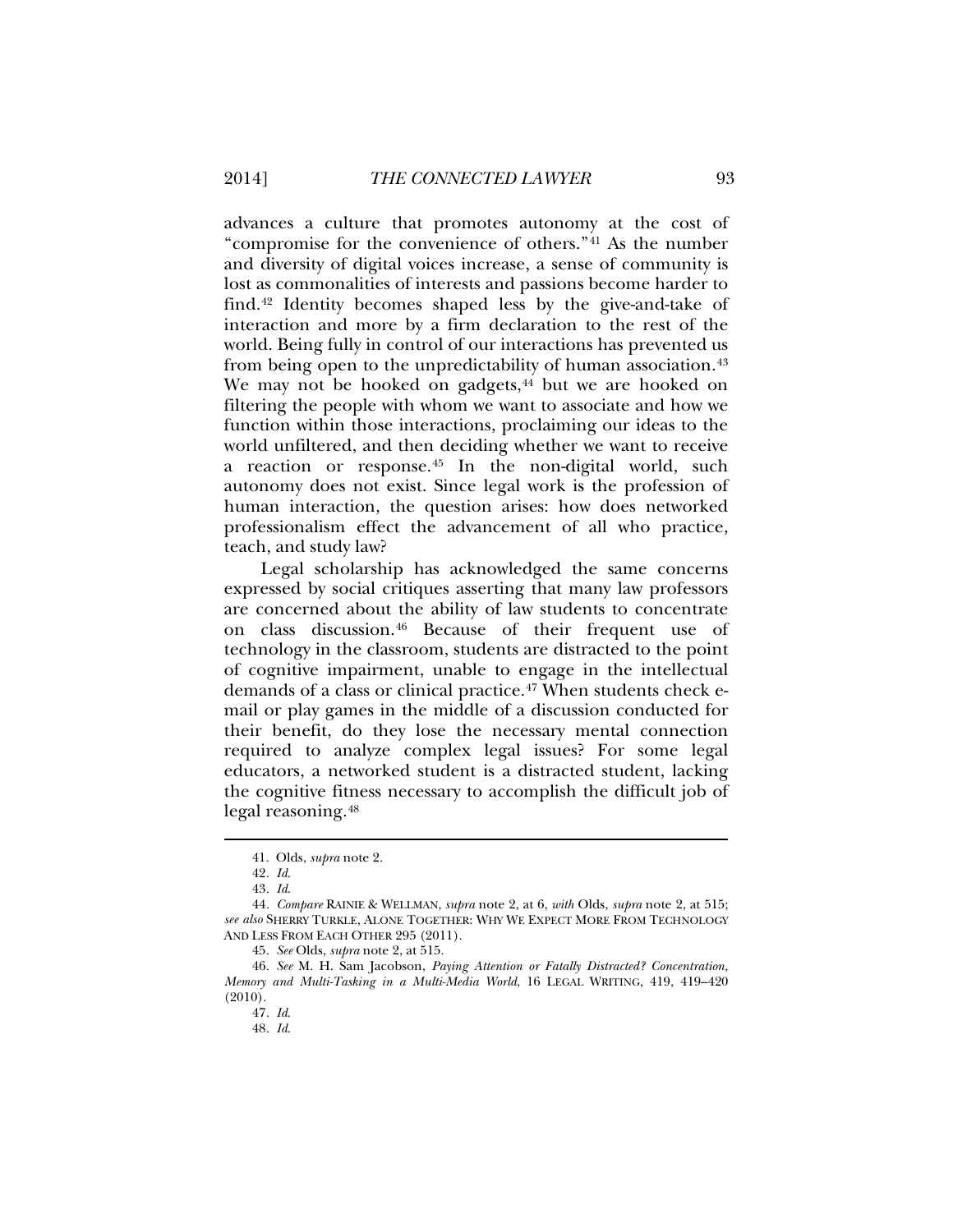The problem is the same for non-academic field supervisors, as they fight the constant battle against clinic students' reliance on technology and their habit of texting and checking social media at inappropriate times.[49](#page-11-0) Despite efforts to instill professionalism, many legal managers are finding that individual workers brought up in the digital age are in constant need of connection and rarely without a phone.[50](#page-11-1) Newly connected professionals expect to multitask in their professional lives the same way they have come to operate multiple information systems in their personal lives. They want to remain in touch with friends and family at the same moment they are sitting in a meeting at an externship site or discussing the plight of a client with a supervisor.[51](#page-11-2) For the newly connected lawyer, does a delay in or an absence of information result in distracted impatience, requiring a constant flow of stimuli, with little tolerance for the depth of uninvited or unimagined professional interaction?[52](#page-11-3)

### IV. *DEPTH, TRUST, AND VALUE IN DIGITAL INTERACTION*

The reality of our new age is that digital and non-digital interactions are interdependent. In this Section, I discuss how face-to-face interaction brings value to digital communications, satisfying an individual's need for depth and engagement. Lawyers bring an analogous value and trust to their digital connections by creating a professional identity, an identity and judgment formed in the uncontrolled non-digital world of professional relationships.

At the beginning of 2013, two innovators in the field of social media sat down with interviewer Charlie Rose and framed a discussion about how information is not necessarily knowledge and how technology does not necessarily provide a platform for meaningful, focused, and truly interactive conversation.<sup>[53](#page-11-4)</sup> Biz

<span id="page-11-1"></span><span id="page-11-0"></span><sup>49</sup>*. See* Susan K. McClellan, *Externships for Millennial Generation Law Students: Bridging the Generation Gap*, 15 CLINICAL L. REV. 255, 270 (2009).

<sup>50</sup>*. See id*.

<sup>51</sup>*. See id*.

<sup>52</sup>*. See generally* Olds, *supra* note 2.

<span id="page-11-4"></span><span id="page-11-3"></span><span id="page-11-2"></span><sup>53</sup>*. Charlie Rose: Evan Williams & Biz Stone; David Chase* (PBS television broadcast Jan. 3, 2013) [hereinafter *Charlie Rose*], *available at* http://www.hulu.com/watch/ 443775.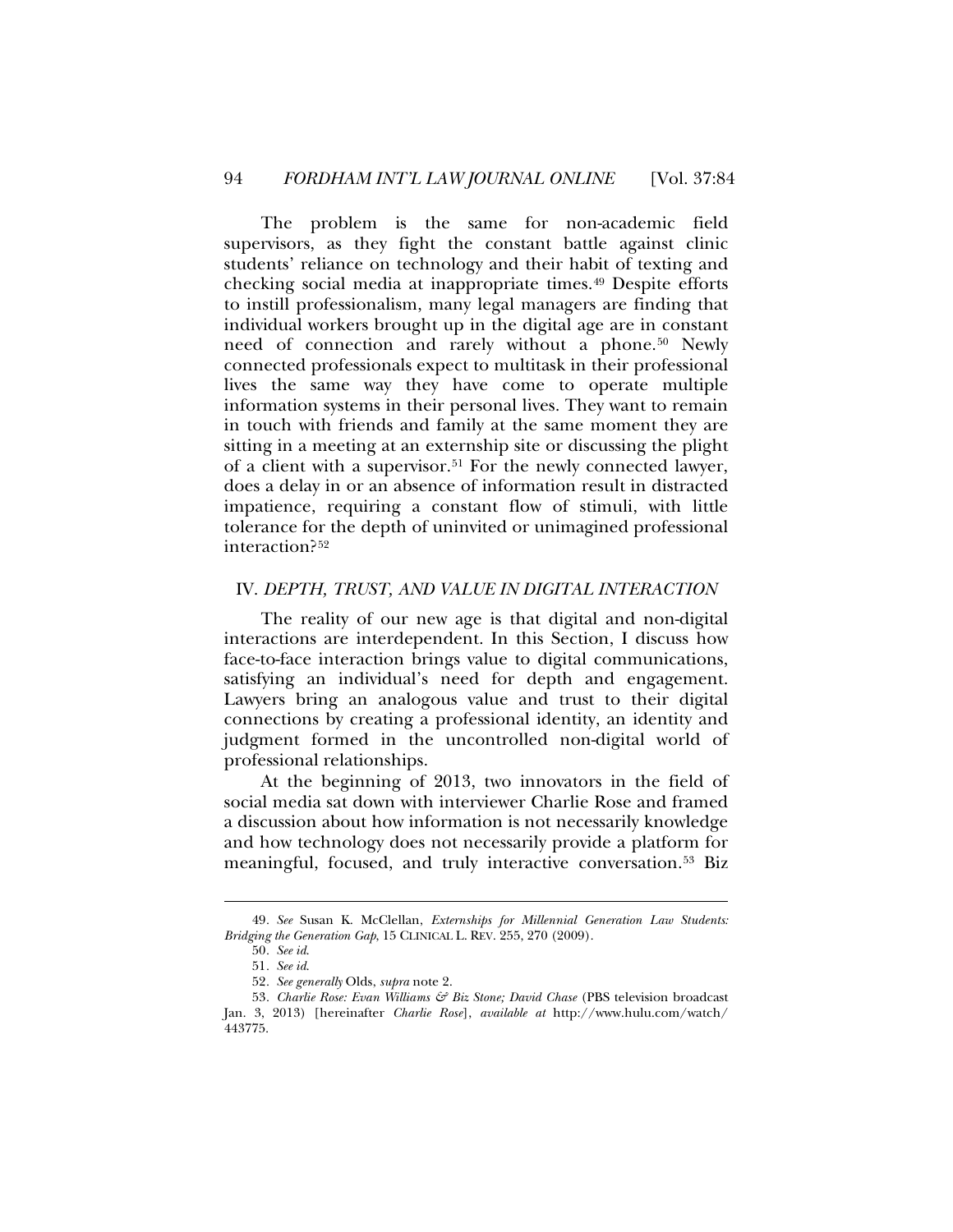Stone and Evan Williams, two of the creative minds behind Twitter, discussed the quest for on-line "long-form conversation." They acknowledged that the modern day user of digital technology possesses a hunger for depth in their on-line interactions.[54](#page-12-0) For the innovators of future "social operating systems," the "short-form conversation" represents a digital past lacking adequate feedback mechanisms.[55](#page-12-1) They seek a technology based in quality conversations, not dominated by popularity or the broadcasting of everyone's quick opinion ("two cents").[56](#page-12-2) Today's innovators envision new operating systems that address the connected individual's need for engagement, focus, depth and knowledge, which are only fully satisfied to-date by the systemic feedback of face-to-face interaction.

The digital professional is no different than the private individual in her need for deep and focused interaction. From the evolving law clinics of the 1960s to the modern day externship, legal scholars find endless examples of students thirsting for face-to-face contact within their practice environment. [57](#page-12-3) As students are bombarded with opinions and information in their digital connections, they seek out the interaction of teamwork, collaboration, and engagement with professional colleagues.[58](#page-12-4) They want to present their ideas to real people, impacting the lives of real clients who face real problems. They want to voice their opinions in an environment that promotes professional curiosity and direct dialogue.<sup>[59](#page-12-5)</sup> Until technology can provide an equivalent platform for deep, professional interaction, emerging social technologies must be recognized as tools of professional assistance, not instruments of professional development.

<sup>54</sup>*. Id*.

<span id="page-12-1"></span><span id="page-12-0"></span><sup>55</sup>*. See* RAINIE & WELLMAN, *supra* note 2, at 6–7 (defining the idea of a "new social operating system"). *But see Charlie Rose*, *supra* note 53 (maintaining the continued importance of the "short-form conversation" as they seek a new online engagement).

<sup>56</sup>*. Charlie Rose*, *supra* note 53.

<span id="page-12-5"></span><span id="page-12-4"></span><span id="page-12-3"></span><span id="page-12-2"></span><sup>57</sup>*. See* Meredith J. Ross, *A "Systems" Approach to Clinical Legal Education,* 13 CLINICAL L. REV. 779, 781 (2007). Professor Ross describes how students placed in prison facilities, for only observation, were approached by social workers and inmates. Members of the prison community began interacting with students. *Id*. at 789, 793.

<sup>58</sup>*. See* McClellan, *supra* note 49, at 276.

<sup>59</sup>*. See id*.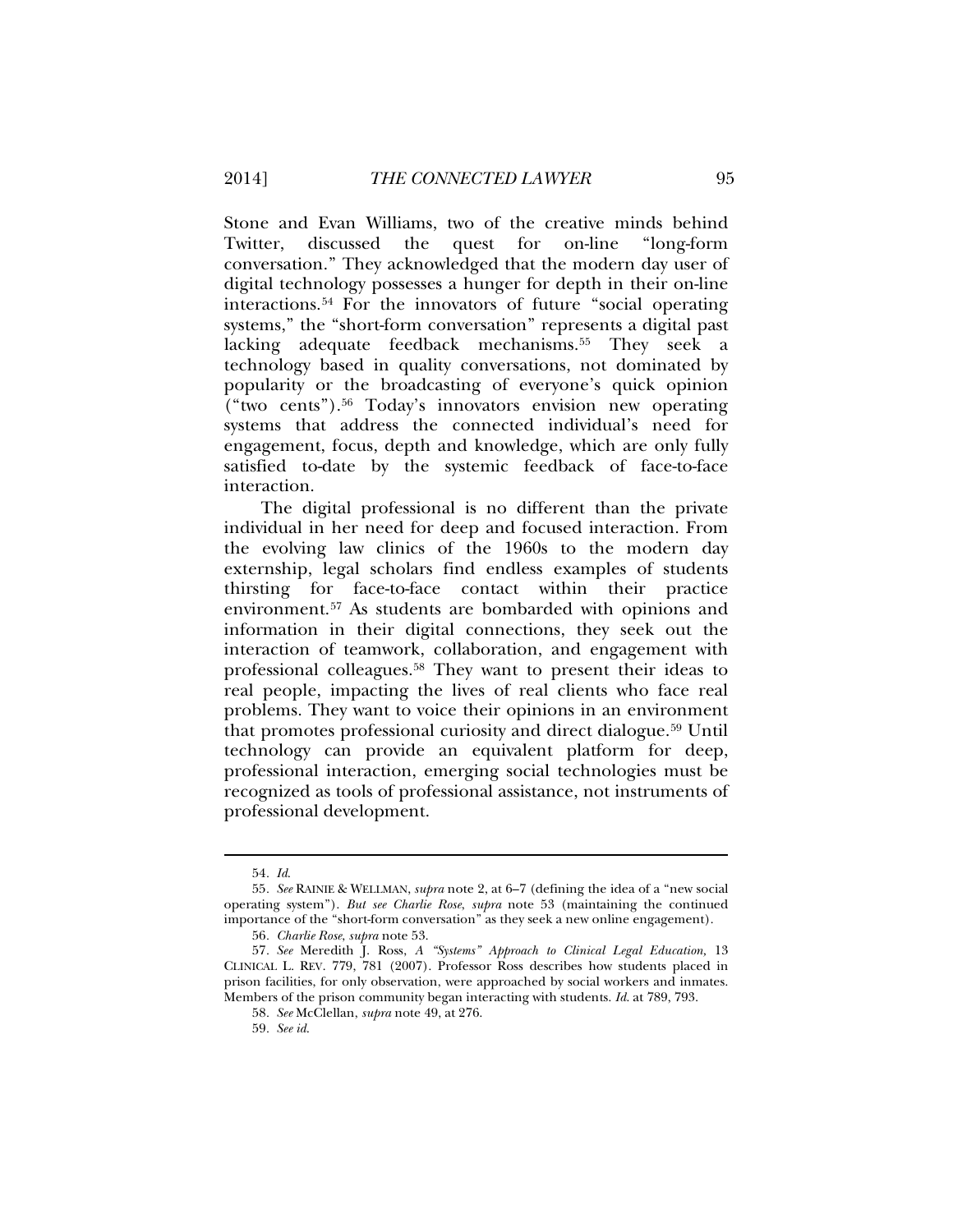As the world becomes more digitally connected, management theorists have studied ways to transform information into value.[60](#page-13-0) As information began to move quickly around the world, it became evident that relationships based on trust and human connection brought significance to each digital communication.[61](#page-13-1) Do short instant messages vary in impact, dependent on the depth of the previously existing relationship between the digital sender and receiver? In the digital world, a spectrum of value, made up of trust and emotion, is embedded in each piece of digital information.[62](#page-13-2) Rainie and Wellman observe that the evolution of networked individualism depends on how individuals can "trust one another across distances and groups."[63](#page-13-3) As digital users search for depth, they realize that impactful exchanges require a foundation of real world friendships and skills to build face-to-face relationships.<sup>[64](#page-13-4)</sup> Similarly, lawyers require real world professional relationships to bring value and depth to their digital and non-digital interactions; they also need the professional skills to build and maintain relationships.

Lawyers bring value, depth, and trust to their professional operating system by way of their professional judgment and identity. If peers, colleagues, and clients understand the professional judgment of a lawyer, then all lawyers' digital and non-digital communications carry a greater impact. The shortest message or word can hold great weight if the professional judgment and identity of a lawyer are valued. The networked professional faces a challenge: identity and judgment are developed and recognized in the face-to-face world of nondigital relationships. [65](#page-13-5) Neuroscientists have determined that all five senses are needed to properly develop judgment.<sup>[66](#page-13-6)</sup>

<span id="page-13-2"></span><span id="page-13-1"></span><span id="page-13-0"></span><sup>60</sup>*. See* PETER SENGE ET AL., PRESENCE: EXPLORING PROFOUND CHANGE IN PEOPLE, ORGANIZATIONS, AND SOCIETY 210 (2005).

<sup>61</sup>*. See id*.

<sup>62</sup>*. See id*.

<sup>63.</sup> RAINIE & WELLMAN, *supra* note 2, at 57.

<sup>64.</sup> TURKLE, *supra* note 44, at 270–72.

<span id="page-13-5"></span><span id="page-13-4"></span><span id="page-13-3"></span><sup>65</sup>*. See* Jaqueline Olds, *Digital Dystopia*, AM. SCIENTIST 344, 345 (2011), *available at* http://www.americanscientist.org/bookshelf/pub/digital-dystopia (reviewing TURKLE, *supra* note 44).

<span id="page-13-6"></span><sup>66</sup>*. See* JACQUELINE OLDS & RICHARD S. SCHWARTZ, THE LONELY AMERICAN: DRIFTING APART IN THE TWENTY-FIRST CENTURY 103–04 (2010).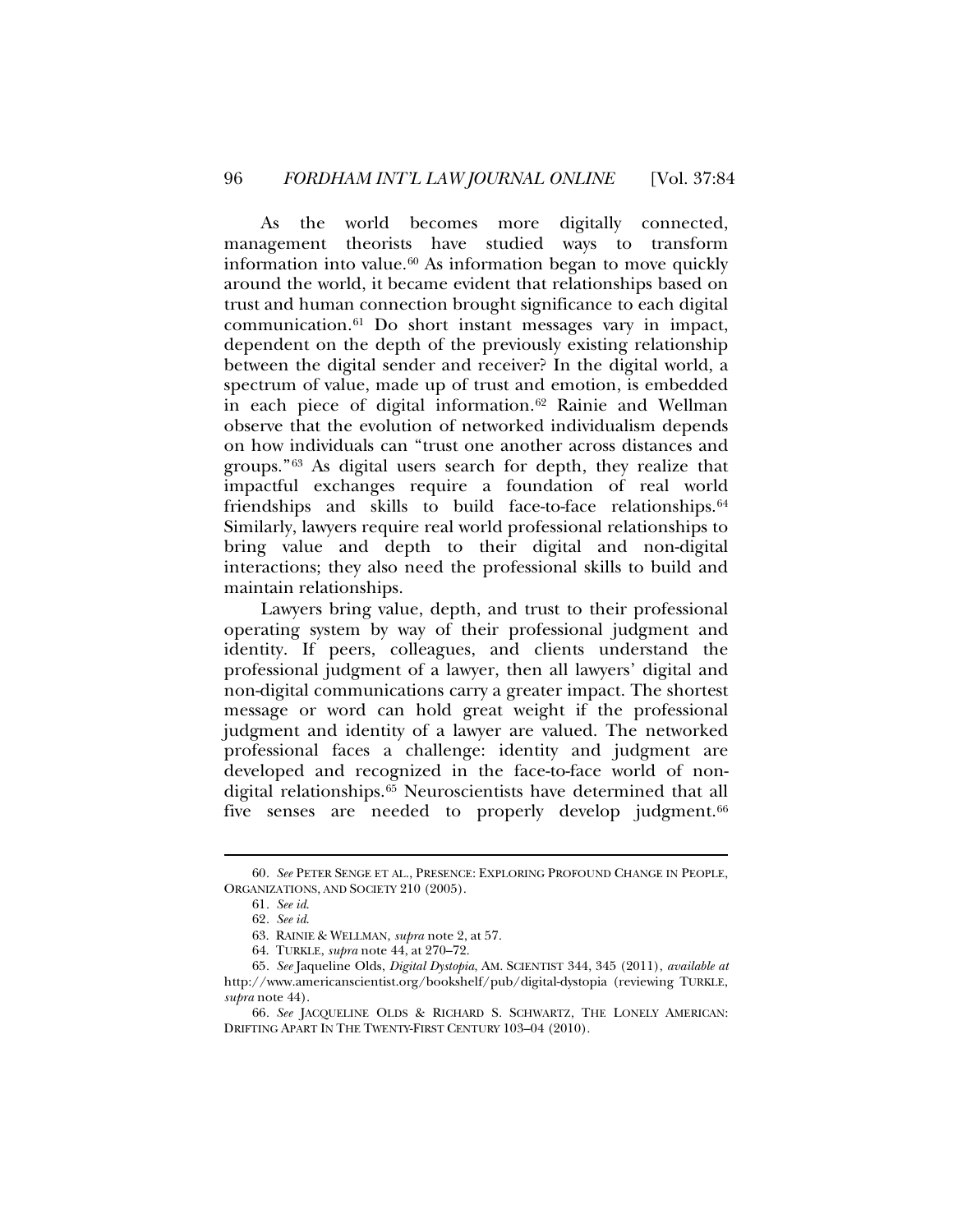Professional identities are shaped by the social environment of the professional setting.[67](#page-14-0) If an authentic real world community (engaging all the senses) is needed to develop a professional, then the evolving professional life of a lawyer must include exposure to the inconvenient and uncontrolled world of face-toface professional interaction.

V. The Autonomy of Networked Professionalism

For every article that proclaims the detrimental effects of our newly networked yet insular society, another study exists asserting that a modern connected culture allows for increased interaction and expression.[68](#page-14-1) For the legal profession, this evolving discussion may miss the point. Like all other individuals, lawyers differ in their spectrum of interaction with others and differ in how their gadgets aid in their interactions. What sets the legal profession apart from other disciplines is how it uses the tools of human interaction to moderate the interactions of individuals.[69](#page-14-2) From participating in jury trials to crafting appellate arguments to navigating the halls of a juvenile detention center to walking the halls of Congress, to teaching law courses and clinical practicum, lawyers and future lawyers use myriad tools of human interaction to communicate with others. But to remain proficient in the tools of our profession, all lawyers must remain open to the unplanned, unexpected, and at times unwanted human dealings that contribute to our growing skill set.[70](#page-14-3) Do we become better lawyers when we are able to control our professional environment? Or is greater growth achievable from the serendipitous professional moments experienced in, what Hutchins called, the "learning society" of Athens,<sup>[71](#page-14-4)</sup> where lawyers are not autonomous in controlling how they learn from their interactions?

For all the advantages of the new social operating system that is networked individualism, the greatest disadvantage may

<span id="page-14-0"></span><sup>67</sup>*. See* Anthony L. Suchman et al., *Toward an Informal Curriculum that Teaches Professionalism: Transforming the Social Environment of a Medical School*, 19 J. GEN. INTERNAL MED. 501, 501–04 (2004).

<sup>68.</sup> OLDS & SCHWARTZ, *supra* note 66, at 96–97.

<span id="page-14-4"></span><span id="page-14-3"></span><span id="page-14-2"></span><span id="page-14-1"></span><sup>69</sup>*. See* David B. Wexler & Bruce J. Winick, *Foreword* of SUSAN L. BROOKS ET AL., RELATIONSHIP-CENTERED LAWYERING: SOCIAL SCIENCE THEORY FOR TRANSFORMING LEGAL PRACTICE (2010).

<sup>70.</sup> TURKLE, *supra* note 44, at 14–15.

<sup>71.</sup> HUTCHINS, *supra* note 8, at 134–35.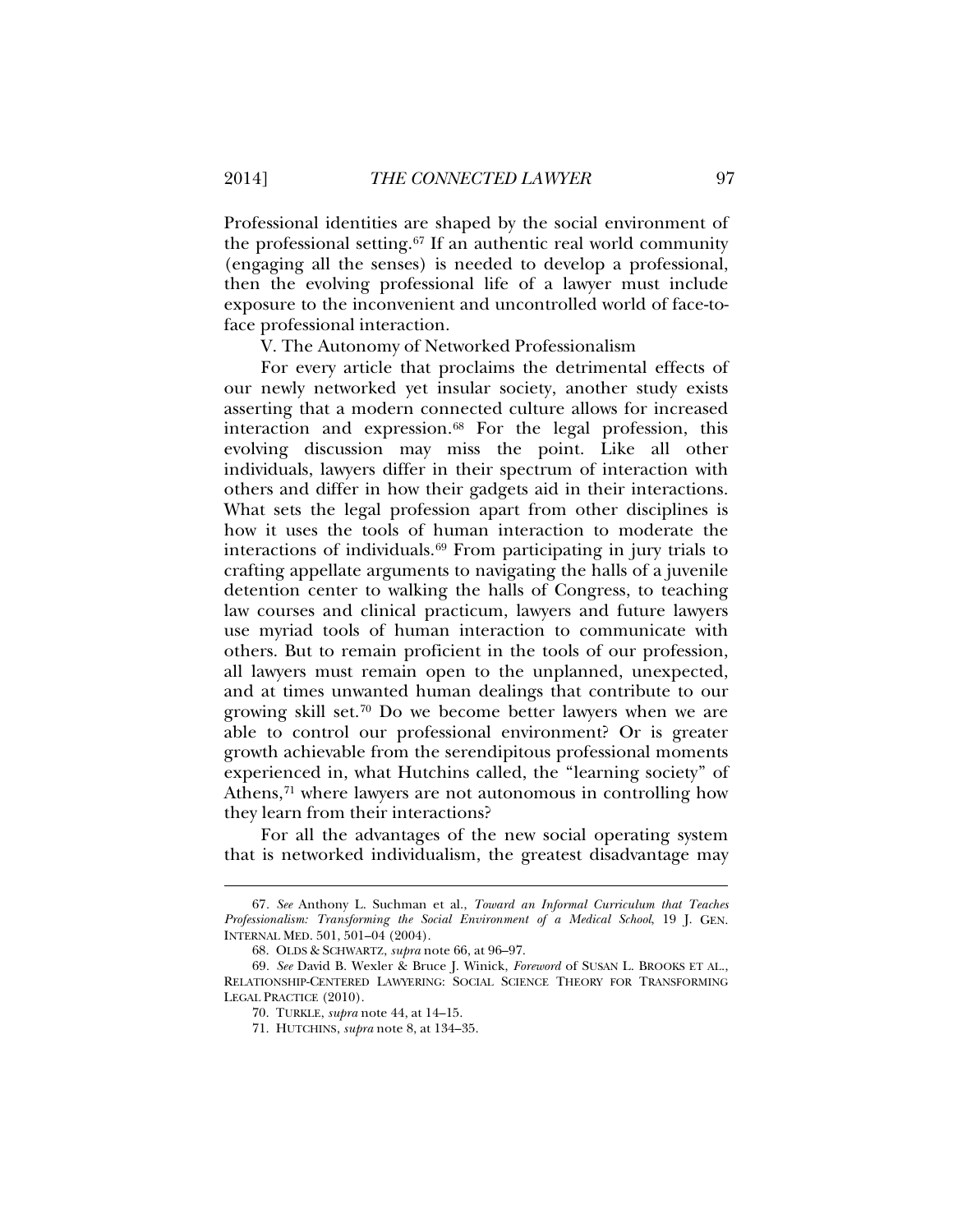be control.[72](#page-15-0) People can limit the purpose, depth, place, time, and target of their interactions. People can control their connections to other people, choosing individuals who look like them, act like them, and think like them. When connected, we are able to dictate our comfort level by controlling the diversity of people and ideas that enter our digital world. In the real faceto-face world, not designed for our comfort and control, such autonomy is not possible. And when we look at the work of Stone and Williams and the quest for innovation by Yahoo CEO Marissa Mayer, we find that such autonomy may not always be desired.[73](#page-15-1)

The authenticity and diversity of an interactive legal work or learning environment provides the professional with a place that promotes growth and knowledge.[74](#page-15-2) Our tools of connection allow us to communicate more effectively with more people and practice with more information at our disposal. But, our tools of connection can also act as a barrier to our professional growth and development by allowing us to control our level of cognitive engagement with others.[75](#page-15-3) How do we continue on a path towards greater levels of legal analysis if we shut out the discussions around us and enter a world that we control? Legal scholarship demonstrates the desire of law students to be challenged mentally and emotionally by an authentic practice environment that pushes them to new levels of professional complexity[.76](#page-15-4) Such an environment demonstrates that legal information obtained on the iPad is not the same as legal analytical knowledge obtained from the cognitive exercise of uncontrolled dialogue.[77](#page-15-5)

### *CONCLUSION*

Just before last year's winter break, I observed my students (phones in hand) hug clerks, say goodbye to bailiffs, and speak with judges about their holiday plans. They were leaving people

<span id="page-15-0"></span> $\overline{\phantom{a}}$ 

<sup>72.</sup> TURKLE, *supra* note 44, at 295.

<sup>73</sup>*. Charlie Rose*, *supra* note 53; *see also PBS NewsHour*, *supra* note 5.

<span id="page-15-5"></span><span id="page-15-4"></span><span id="page-15-3"></span><span id="page-15-2"></span><span id="page-15-1"></span><sup>74</sup>*. See* Brook K. Baker, *Beyond MacCrate: The Role of Context, Experience, Theory, and Reflection in Ecological Learning*, 36 ARIZ. L. REV. 287, 317 (1994).

<sup>75.</sup> Jacobson, *supra* note 46, at 420-21; *see also* OLDS, *supra* note 65, at 345.

<sup>76.</sup> McClellan, *supra* note 49, at 276-77.

<sup>77</sup>*. Charlie Rose*, supra note 53.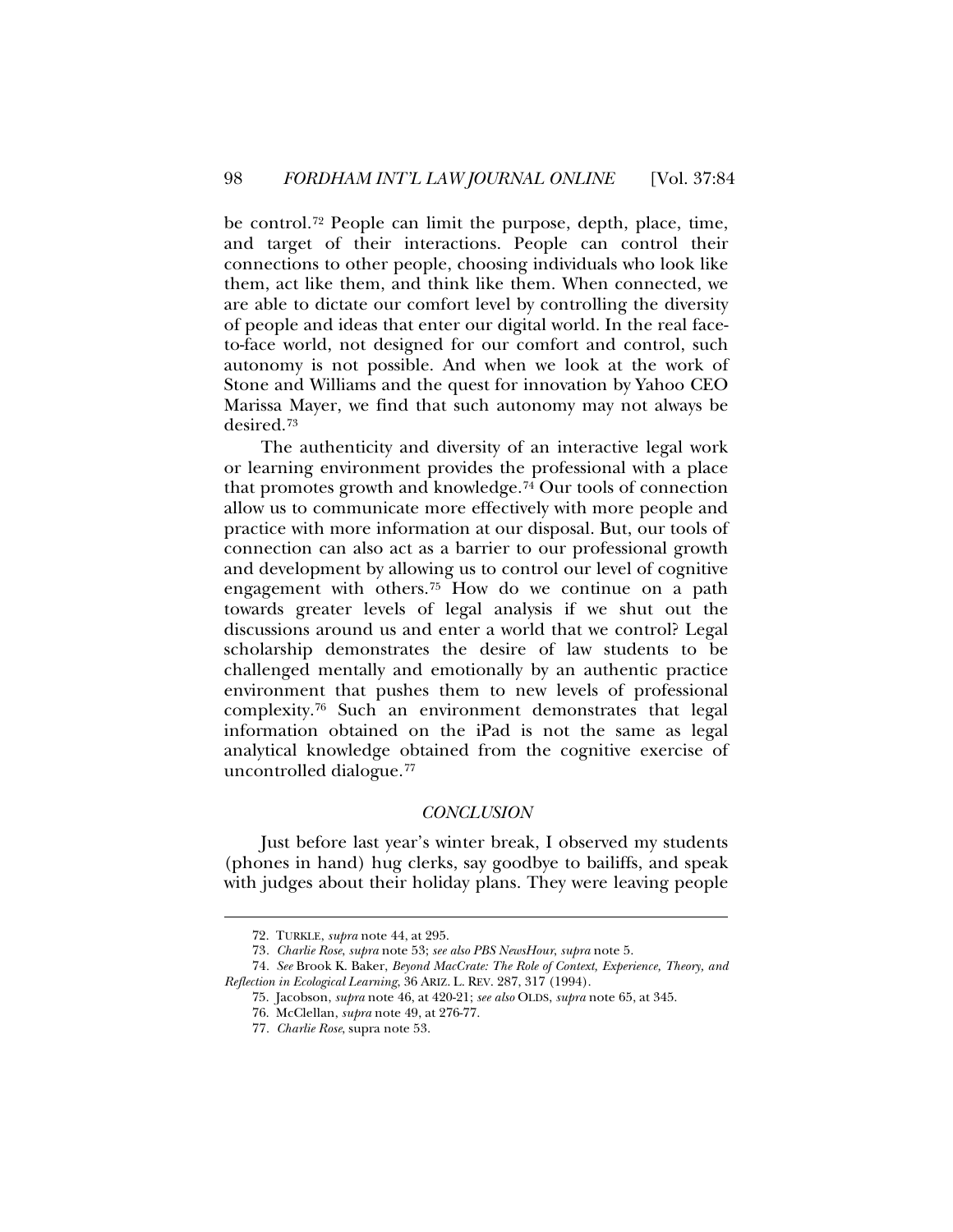who had helped them learn and grow. The face-to-face interactions they experienced were never controlled and at times were not very comfortable. But because of these experiences, they evolved, developed professional judgment, and started to form their professional identities. Their mobile devices allowed them to be better informed and efficient in their interactions, but it was the face-to-face interaction itself that brought value to their learning.[78](#page-16-0)

As I observed their final interactions at a micro level, on a macro level I reflected on how the legal profession and legal education could do more to join the concepts of networked professionalism and face-to-face contact to acknowledge and teach the importance of connectedness alongside the values of uncontrolled professional interaction. The simplistic act of banning the use of devices in courts, classes, and meetings by students and lawyers is an outdated technique that does little to promote attentiveness and engagement.[79](#page-16-1) Rather, a professionwide dialogue is needed on how lawyers can maximize their connection to people and information with the goal of bringing value and trust to both digital and non-digital interaction. The legal academy and legal mentors have an obligation to educate the newer members of our profession on how solutions to problems can evolve in a moment of perceived boredom, when a practitioner is doing nothing but observing, listening, and thinking, and how professional innovation can develop from unplanned "discussions" and "meetings."[80](#page-16-2) All lawyers need to learn and then teach the importance of both technological connection and non-connection, being mindful that the next generation of lawyers will have never experienced a world without social media and smartphones.

As much as I was informed by Hutchins when he analogized Athens to a modern day mechanized learning society, I am still

<sup>78.</sup> OLDS, *supra* note 65, at 345.

<span id="page-16-1"></span><span id="page-16-0"></span><sup>79</sup>*. See* McClellan, *supra* note 49, at 276–77; *see also* Robin A. Boyle, *Should Laptops Be Banned? Providing a Robust Classroom Learning Experience Within Limits,* 20 PERSPECTIVES: TEACHING LEGAL RES. & WRITING 8, 13 (2011), *available at* https:// info.legalsolutions.thomsonreuters.com/pdf/perspec/2011-fall/2011-fall-2.pdf.

<span id="page-16-2"></span><sup>80.</sup> TURKLE, *supra* note 44, at 166–67, 179, 203, 272. In many of Turkle's testimonials, lawyers confess that their use of technology has diminished their ability to think in-depth about problems. Also, they admit that because of technology they interact less with colleagues. *See supra* note 1 and accompanying text.